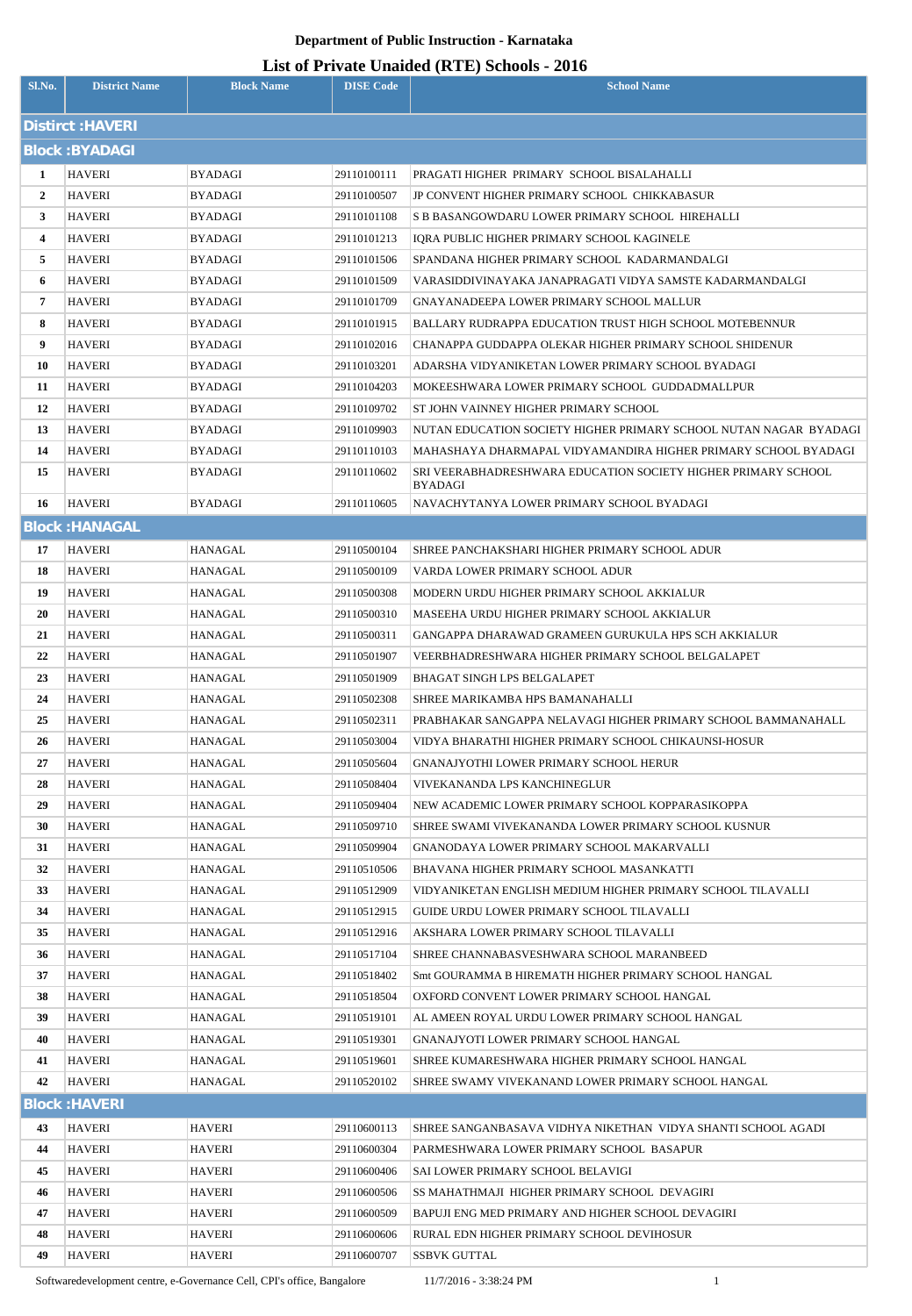## **List of Private Unaided (RTE) Schools - 2016**

|            |                         |                   |                  | LIST OF FITVALE UNAIGURE (INTER) SCHOOLS - 2010               |
|------------|-------------------------|-------------------|------------------|---------------------------------------------------------------|
| Sl.No.     | <b>District Name</b>    | <b>Block Name</b> | <b>DISE Code</b> | <b>School Name</b>                                            |
| 50         | <b>HAVERI</b>           | HAVERI            | 29110600710      | R K ENGLISH MEDIUM SCHOOL GUTTAL                              |
| 51         | HAVERI                  | HAVERI            | 29110600711      | SAINT PAUL HIGHER PRIMARY SCHOOL GUTTAL                       |
| 52         | HAVERI                  | HAVERI            | 29110600717      | SAI CHAND HIGHER PRIMARY SCHOOL GUTTAL                        |
| 53         | HAVERI                  | <b>HAVERI</b>     | 29110600725      | DR RADHAKRISHNAN LOWER PRIMARY SCHOOL GUTTAL                  |
| 54         | HAVERI                  | <b>HAVERI</b>     | 29110601006      | SHREE CHIKKAVEERESHWAR LOWER PRIMARY SCHOOL HANDIGANUR        |
| 55         | HAVERI                  | <b>HAVERI</b>     | 29110601416      | KUVEMPU HIGHER PRIMARY SCHOOL HOSARITTI                       |
| 56         | HAVERI                  | <b>HAVERI</b>     | 29110601418      | CHANDANA HIGHER PRIMARY SCHOOL HOSARITTI                      |
| 57         | HAVERI                  | <b>HAVERI</b>     | 29110601419      | HUTATMA MYLARA MAHADEV HIGHER PRIMARY SCHOOLHOSARITTI         |
| 58         | <b>HAVERI</b>           | <b>HAVERI</b>     | 29110601607      | SIDDESHWARA LOWER PRIMARY SCHOOL KABBUR                       |
| 59         | HAVERI                  | HAVERI            | 29110601706      | DNYANA DEEPA LOWER PRIMARY SCHOOL KALLIHAL                    |
| 60         | <b>HAVERI</b>           | <b>HAVERI</b>     | 29110602107      | LITTLE ROCKS KANAVALLI                                        |
| 61         | HAVERI                  | <b>HAVERI</b>     | 29110602109      | GLOBAL PUBLIC URDU SCHOOL KANAVALLI                           |
| 62         | <b>HAVERI</b>           | <b>HAVERI</b>     | 29110602204      | SJM HIGHER PRIMARY SCHOOL KARAJGI                             |
| 63         | HAVERI                  | HAVERI            | 29110602207      | NRUPATUNGA LOWER PRIMARY SCHOOL  KARAJAGI                     |
| 64         | HAVERI                  | <b>HAVERI</b>     | 29110602210      | SANGUINE PUBLIC SCH KARAJGI                                   |
| 65         | <b>HAVERI</b>           | <b>HAVERI</b>     | 29110602404      | RADHAKRISHNAN LOWER PRIMARY SCHOOL KATENHALLI                 |
| 66         | <b>HAVERI</b>           | <b>HAVERI</b>     | 29110602606      | RAMKRISHNA PARAMAHAMSA LOWER PRIMARY SCHOOL KONANTAMBGI       |
| 67         | <b>HAVERI</b>           | <b>HAVERI</b>     | 29110603006      | GNANAJYOTHI LOWER PRIMARY SCHOOL MEVUNDI                      |
| 68         | <b>HAVERI</b>           | <b>HAVERI</b>     | 29110603106      | <b>JNANAGANGA PUBLIC SCHOOL MAROL</b>                         |
| 69         | <b>HAVERI</b>           | <b>HAVERI</b>     | 29110603312      | VIDYACHETANA LOWER PRIMARY SCHOOL NEGLUR                      |
| 70         | <b>HAVERI</b>           | <b>HAVERI</b>     | 29110603613      | JNANA JYOTHI HIGHER PRIMARY SCHOOL YALAGACCH                  |
| 71         | <b>HAVERI</b>           | <b>HAVERI</b>     | 29110603709      | AMBIGA CONVENT HAVANUR                                        |
| 72         | <b>HAVERI</b>           | HAVERI            | 29110604203      | ALADAMMADEVI LOWER PRIMARY SCHOOL VARADAHALLI                 |
| 73         | <b>HAVERI</b>           | <b>HAVERI</b>     | 29110604503      | PARIVARTANA LOWER PRIMARY SCHOOLDIDGUR                        |
| 74         | HAVERI                  | HAVERI            | 29110604803      | V H CHANBASAPPA LOWER PRIMARY SCHOOL  DEVIHOSUR CROSS HOSALLI |
| 75         | HAVERI                  | HAVERI            | 29110609202      | SHRI MALATECH PRIMARY SCHOOL GOURAPUR                         |
| 76         | HAVERI                  | <b>HAVERI</b>     | 29110610202      | K L E SOCIETYS ENG MED SCHOOL HAVERI                          |
| 77         | <b>HAVERI</b>           | <b>HAVERI</b>     | 29110610303      | VEERASOMESHWARA HIGHER PRIMARY SCHOOL HAVERI                  |
| 78         | HAVERI                  | <b>HAVERI</b>     | 29110610620      | LIONS HIGHER PRIMARY SCHOOL HAVERI                            |
| 79         | HAVERI                  | HAVERI            | 29110610621      | SIR M VISHWESHWARAYYA SCHOOL HAVERI                           |
| 80         | HAVERI                  | HAVERI            | 29110610623      | SAICHANDA GURUKUL SCHOOL HAVERI                               |
| 81         | HAVERI                  | HAVERI            | 29110610624      | EVERSHINE PUBLIC SCH BAS-NAGAR HAVERI                         |
| 82         | HAVERI                  | HAVERI            | 29110611001      | JGSS KAN HIGHER PRIMARY SCHOOL HAVERI                         |
| 83         | HAVERI                  | HAVERI            | 29110611105      | KARNATAKA PUBLIC SCH HAVERI                                   |
| 84         | HAVERI                  | HAVERI            | 29110611504      | SRI MALLIKARJUN HIGHER PRIMARY SCHOOLHAVERI                   |
| 85         | HAVERI                  | HAVERI            | 29110611603      | RAZA URDU HIGHER PRIMARY SCHOOL HAVERI                        |
| 86         | HAVERI                  | HAVERI            | 29110612101      | B R AMBEDKARLOWER PRIMARY SCHOOL TULASI ICON HAVERI           |
| 87         | HAVERI                  | HAVERI            | 29110612502      | VISHWA BARATHI ENG MED SCH HAVERI                             |
| 88         | HAVERI                  | HAVERI            | 29110612705      | SHREE TARALABALU PRY SCH HAVERI                               |
| 89         | HAVERI                  | HAVERI            | 29110612706      | VIDYA NIKETHAN RESD HIGHER PRIMARY SCHOOL SCH HAVERI          |
| 90         | HAVERI                  | HAVERI            | 29110612707      | TMAE WISDOM PUBLIC SCHOOL HAVERI                              |
| 91         | HAVERI                  | <b>HAVERI</b>     | 29110613210      | SHREYAS PRY SCHOOL DANESHWARI NAGAR HAVERI                    |
|            | <b>Block: HIREKERUR</b> |                   |                  |                                                               |
| 92         | <b>HAVERI</b>           | <b>HIREKERUR</b>  | 29110701902      | ST MARYS SCHOOLOOL BURADIKATTI                                |
| 93         | HAVERI                  | <b>HIREKERUR</b>  | 29110702708      | RAVINDRANATH TAGORE SCHOOL CHIKKE                             |
| 94         | HAVERI                  | HIREKERUR         | 29110702714      | SWAMI VIVEKANANDA PRIMARY SC CHIKKERUR                        |
| 95         | HAVERI                  | HIREKERUR         | 29110704611      | SWAMY VIVEKANANDA HPS HOUSABHA                                |
| 96         | HAVERI                  | HIREKERUR         | 29110704614      | SOMESHWARA CONVENT SCHOOL HOUSHBA                             |
| 97         | HAVERI                  | HIREKERUR         | 29110704623      | PRARTHANA LPS HAMSABHAVI                                      |
| 98         | HAVERI                  | HIREKERUR         | 29110704624      | SHIVAYOGESHWAR CONVENT LPS HAMSABHAVI                         |
| 99         | HAVERI                  | HIREKERUR         | 29110705802      | SMT VIJAYLAKSHMI LPS HULLATTI                                 |
| <b>100</b> | HAVERI                  | HIREKERUR         | 29110707309      | SRI MARUTHI LPS KOD                                           |
| 101        | HAVERI                  | HIREKERUR         | 29110708006      | MURUGARAJENDAR LPS MADLUR                                     |
| 102        | HAVERI                  | <b>HIREKERUR</b>  | 29110708318      | BT PATIL HIGHER PRIMARY SCHOOL MASUR                          |

Softwaredevelopment centre, e-Governance Cell, CPI's office, Bangalore 11/7/2016 - 3:38:24 PM 2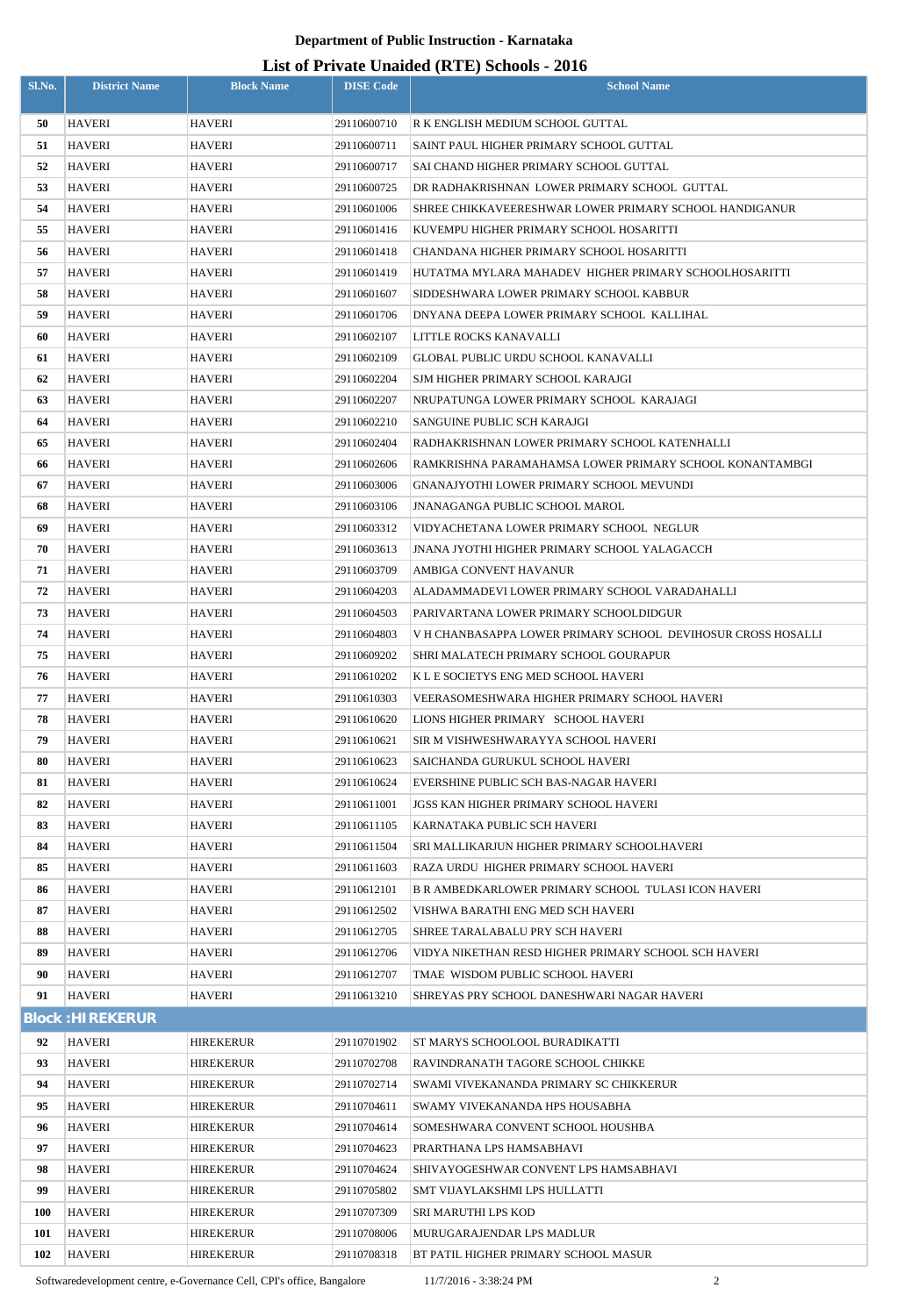| Sl.No.     | <b>District Name</b>     | <b>Block Name</b> | <b>DISE Code</b> | $\text{List of I I1value}$ charged $(\text{NIE})$ behoofs $\text{-}2010$<br><b>School Name</b> |
|------------|--------------------------|-------------------|------------------|------------------------------------------------------------------------------------------------|
|            |                          |                   |                  |                                                                                                |
| 103        | <b>HAVERI</b>            | <b>HIREKERUR</b>  | 29110708319      | SWAMY VIVEKANANDA LPS MASUR                                                                    |
| 104        | <b>HAVERI</b>            | HIREKERUR         | 29110708320      | <b>CHANNAMALIKARJUN HPS MASUR</b>                                                              |
| 105        | <b>HAVERI</b>            | HIREKERUR         | 29110709606      | LION NG PYATIGOUDAR NURSERY AND PRIMARY SCHOOL RATTIHALLI                                      |
| 106        | <b>HAVERI</b>            | HIREKERUR         | 29110709620      | SRI SIDDESHWARA HIGHER PRIMARY SCHOOL RATTIHALLI                                               |
| 107        | <b>HAVERI</b>            | HIREKERUR         | 29110709621      | TARALUBALU LPS RATTIHALLI                                                                      |
| 108        | <b>HAVERI</b>            | HIREKERUR         | 29110713710      | KAURAVA EDN SOC ® BALAMBID                                                                     |
| 109        | <b>HAVERI</b>            | HIREKERUR         | 29110713712      | SRI TARALABALU CBSE SCHOOL HIREKERUR                                                           |
| <b>110</b> | <b>HAVERI</b>            | HIREKERUR         | 29110714302      | STJSS HIGHER PRIMARY SCHOOL SHANTIDHAMA HRK                                                    |
| 111        | <b>HAVERI</b>            | HIREKERUR         | 29110714401      | SURYA CENTRAL SCHOOL HIREKERUR                                                                 |
| 112        | <b>HAVERI</b>            | HIREKERUR         | 29110714701      | LPS SADVIDYA SCHOOLOOL HIREKERUR                                                               |
|            | <b>Block: RANEBENNUR</b> |                   |                  |                                                                                                |
| 113        | <b>HAVERI</b>            | RANEBENNUR        | 29111400304      | <b>JNANAJYOTI HIGHER PRIMARY SCH COVENT ANTARVALLI</b>                                         |
| 114        | <b>HAVERI</b>            | RANEBENNUR        | 29111400505      | VISHWACHETANA LOWER PRIMARY SCH ASUNDI                                                         |
| 115        | <b>HAVERI</b>            | RANEBENNUR        | 29111400803      | SRI KARIYAMMADEVI PRIMARY SCH BELUR                                                            |
| 116        | <b>HAVERI</b>            | RANEBENNUR        | 29111400905      | VINAYAKA CONVENT SCH BENAKANAKONDA                                                             |
| 117        | <b>HAVERI</b>            | RANEBENNUR        | 29111401310      | MAHARSHI MEMORIAL SCH CHALAGERI                                                                |
| 118        | <b>HAVERI</b>            | RANEBENNUR        | 29111401311      | JAIN PUBLIC SCH CHALAGERI                                                                      |
| 119        | <b>HAVERI</b>            | RANEBENNUR        | 29111402206      | MALTESH LOWER PRIMARY SCH SCH DEVARGUDDA                                                       |
| 120        | <b>HAVERI</b>            | RANEBENNUR        | 29111403107      | <b>JNANJYOTHI LOWER PRIMARY SCH GUDAGUR</b>                                                    |
| 121        | <b>HAVERI</b>            | RANEBENNUR        | 29111403208      | RANI CHANAMMA LOWER PRIMARY SCH GUDIHONATTI                                                    |
| 122        | <b>HAVERI</b>            | RANEBENNUR        | 29111403211      | HONNAMMA DEVI PRIMARY SCH GUDIHONNATTI                                                         |
| 123        | <b>HAVERI</b>            | RANEBENNUR        | 29111403310      | BASAVACHETANA PRIMARY SCH HALAGERI                                                             |
| 124        | <b>HAVERI</b>            | RANEBENNUR        | 29111403312      | SRI SHANKARANANDA LOWER PRIMARY SCH HALGERI                                                    |
| 125        | <b>HAVERI</b>            | <b>RANEBENNUR</b> | 29111403904      | DR BABU JAGAJEEVAN RAMA LOWER PRIMARY SCH HANUMAPUR                                            |
| 126        | <b>HAVERI</b>            | <b>RANEBENNUR</b> | 29111404003      | SRI RENUKAMBA LOWER PRIMARY SCH HARANGIRI                                                      |
| 127        | <b>HAVERI</b>            | <b>RANEBENNUR</b> | 29111405505      | SHANTINIKETHAN HIGHER PRIMARY SCH ITAGI                                                        |
| 128        | <b>HAVERI</b>            | <b>RANEBENNUR</b> | 29111405605      | NEW ACADAMY LOWER PRIMARY SCH JOIYISARAHARALAHALLI                                             |
| 129        | <b>HAVERI</b>            | RANEBENNUR        | 29111405705      | SRI VIVEKANANDA HIGHER PRIMARY SCH KAKOL                                                       |
| <b>130</b> | <b>HAVERI</b>            | <b>RANEBENNUR</b> | 29111405706      | SRI ANNAPURNESHWARI PRYSCH KAKOL                                                               |
| 131        | <b>HAVERI</b>            | RANEBENNUR        | 29111405805      | GURUDEVA HIGHER PRIMARY SCH KAMDOD                                                             |
| 132        | <b>HAVERI</b>            | RANEBENNUR        | 29111405807      | RAIN BOW RESIDENTIAL PUBLIC SCH KAMADOD                                                        |
| 133        | <b>HAVERI</b>            | RANEBENNUR        | 29111406103      | KARMIKARA VASAHATU KENDRA KAVALETTU                                                            |
| 134        | <b>HAVERI</b>            | RANEBENNUR        | 29111406109      | BAJSS DURGAMATA PRIMARY SCH KAVALETTU                                                          |
| 135        | <b>HAVERI</b>            | <b>RANEBENNUR</b> | 29111406306      | SRI KALIDAS HIGHER PRIMARY SCH KARUR                                                           |
| 136        | <b>HAVERI</b>            | RANEBENNUR        | 29111406307      | KARUR PUBLIC SCHOOL KARUR                                                                      |
| 137        | <b>HAVERI</b>            | RANEBENNUR        | 29111406405      | ADITYA BIRLA PUBLIC SCH KUMARAPATTANA                                                          |
| 138        | <b>HAVERI</b>            | <b>RANEBENNUR</b> | 29111406409      | AMRUTA VARSHINI VIDYALAYA K-PATNAM                                                             |
| 139        | <b>HAVERI</b>            | <b>RANEBENNUR</b> | 29111407007      | SRI VIDYARANYA PUB SCH KUPPELUR                                                                |
| 140        | <b>HAVERI</b>            | RANEBENNUR        | 29111407202      | EXCELLENT PUBLIC LOWER PRIMARY SCH LINGADAHALLI                                                |
| 141        | <b>HAVERI</b>            | <b>RANEBENNUR</b> | 29111409103      | HETTODALU PUBLIC SCH NITUPALLI                                                                 |
| 142        | <b>HAVERI</b>            | <b>RANEBENNUR</b> | 29111410307      | NEW CEMBRIDGE LOWER PRIMARY SCH TUMMINAKATTI                                                   |
| 143        | <b>HAVERI</b>            | RANEBENNUR        | 29111410308      | SWAMI VIVEKANANDA HIGHER PRIMARY SCH TUMMINAKATTI                                              |
| 144        | <b>HAVERI</b>            | RANEBENNUR        | 29111411203      | S J S VIDYASAMSTE SUNAKALBI                                                                    |
| 145        | <b>HAVERI</b>            | RANEBENNUR        | 29111413304      | KANAKA PUBLIC SCH UDGATTI PLOT                                                                 |
| 146        | <b>HAVERI</b>            | RANEBENNUR        | 29111414012      | NEW ERA PUBLIC SCH RNR                                                                         |
| 147        | <b>HAVERI</b>            | RANEBENNUR        | 29111414306      | SAINT LAWRANCE HIGH SCH HUNSIKATTI                                                             |
| 148        | <b>HAVERI</b>            | RANEBENNUR        | 29111414314      | RTES PUBLIC SCH RANEBENNUR                                                                     |
| 149        | <b>HAVERI</b>            | RANEBENNUR        | 29111414315      | NITTUR CENTRAL LOWER PRIMARY SCH RANEBENNUR                                                    |
| 150        | <b>HAVERI</b>            | <b>RANEBENNUR</b> | 29111414318      | ROYAL PUBLIC SCH VEERANJANEYA NGR RNR                                                          |
| 151        | <b>HAVERI</b>            | <b>RANEBENNUR</b> | 29111414320      | <b>MOUNT VIEW SCH RNR</b>                                                                      |
| 152        | <b>HAVERI</b>            | RANEBENNUR        | 29111414321      | AL HILAL EDN AND WEL SOC RNR                                                                   |
| 153        | <b>HAVERI</b>            | <b>RANEBENNUR</b> | 29111414407      | NATIONAL PUBLIC SCH RNR                                                                        |
| 154        | <b>HAVERI</b>            | <b>RANEBENNUR</b> | 29111414416      | EDU ASIA WORLD SCH RNR                                                                         |
| 155        | <b>HAVERI</b>            | RANEBENNUR        | 29111414509      | ROTARY PRIMARY ENG SCH RNR                                                                     |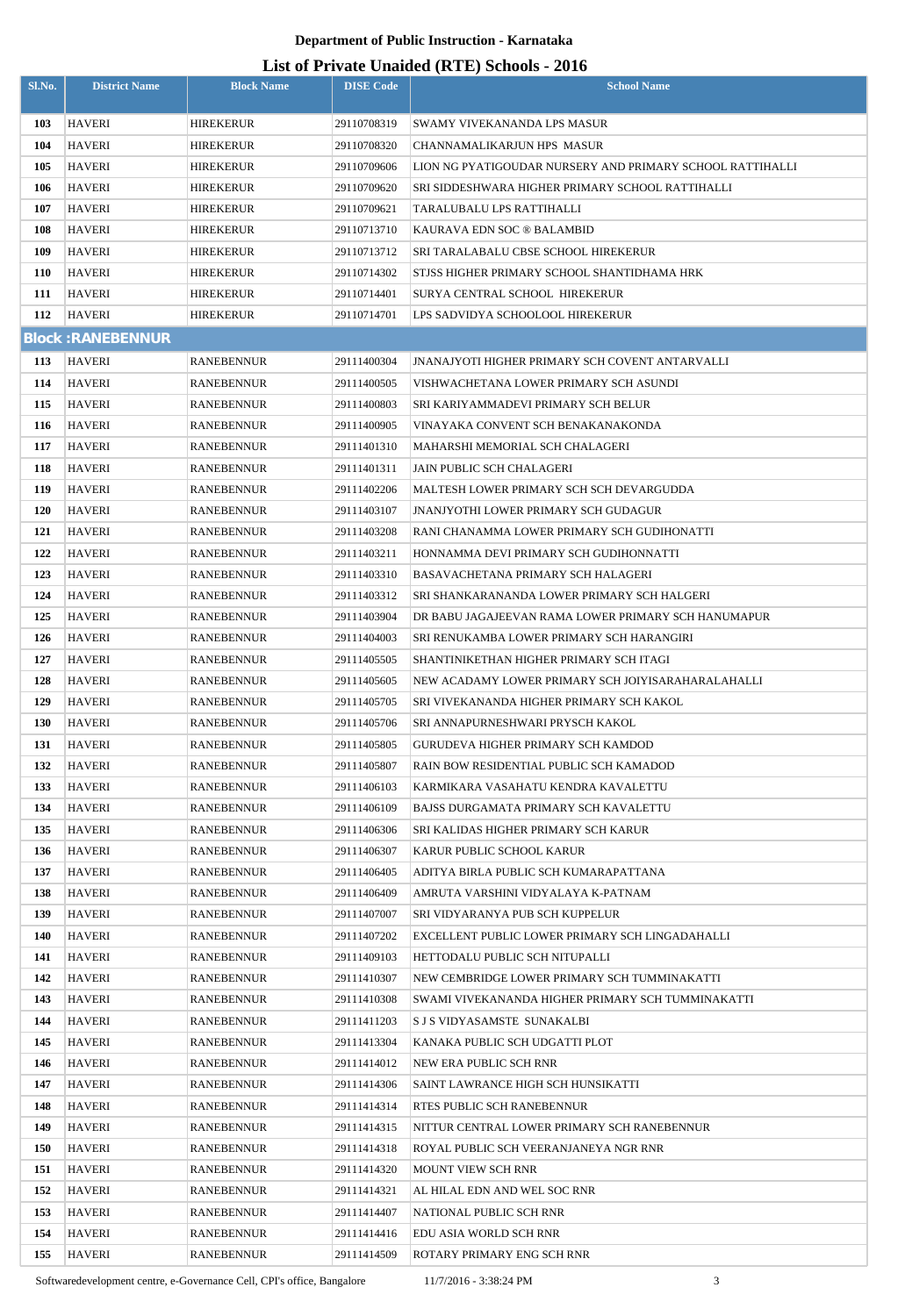|            |                         |                      |                            | LIST OF FITVALE UTHRIGHT (INTER) SCHOOLS - 2010                                  |  |  |
|------------|-------------------------|----------------------|----------------------------|----------------------------------------------------------------------------------|--|--|
| Sl.No.     | <b>District Name</b>    | <b>Block Name</b>    | <b>DISE Code</b>           | <b>School Name</b>                                                               |  |  |
| 156        | <b>HAVERI</b>           | <b>RANEBENNUR</b>    | 29111414601                | SHIVAGANGA PUBLIC SCH RANEBENNUR                                                 |  |  |
| 157        | <b>HAVERI</b>           | RANEBENNUR           | 29111414612                | V K SAWAKAR HIGHER PRIMARY SCH RANEBENNUR                                        |  |  |
| 158        | <b>HAVERI</b>           | RANEBENNUR           | 29111414613                | OM PUBLIC SCH RNR                                                                |  |  |
| 159        | <b>HAVERI</b>           | RANEBENNUR           | 29111415310                | SHRDAMBA VIDYNIKETAN RNR                                                         |  |  |
| 160        | <b>HAVERI</b>           | <b>RANEBENNUR</b>    | 29111415407                | ALQALAM URDU PRIMARY SCH RNR                                                     |  |  |
| 161        | <b>HAVERI</b>           | RANEBENNUR           | 29111415411                | BHARATHIYA VIDYA SAM RNR                                                         |  |  |
| 162        | <b>HAVERI</b>           | RANEBENNUR           | 29111415802                | AMBABHAVANI LOWER PRIMARY SCH RANEBENNUR                                         |  |  |
| 163        | <b>HAVERI</b>           | RANEBENNUR           | 29111416004                | DOLPHIN HIGHER PRIMARY SCH RANEBENNUR                                            |  |  |
| 164        | <b>HAVERI</b>           | RANEBENNUR           | 29111416019                | OXFORD ENG HIGHER PRIMARY SCH RNR                                                |  |  |
| 165        | <b>HAVERI</b>           | RANEBENNUR           | 29111416112                | KHANNUR VIDYANIKETAN SCH RANEBENNUR                                              |  |  |
| 166        | <b>HAVERI</b>           | RANEBENNUR           | 29111416213                | PARINITI VIDYAMANDIR LOWER PRIMARY SCH RNR                                       |  |  |
| 167        | HAVERI                  | RANEBENNUR           | 29111416214                | <b>MODERN SCH RANEBENNUR</b>                                                     |  |  |
| 168        | <b>HAVERI</b>           | <b>RANEBENNUR</b>    | 29111416215                | SUNRISE KAN LOWER PRIMARY SCH SRIRAM NAGAR RNR                                   |  |  |
| 169        | <b>HAVERI</b>           | <b>RANEBENNUR</b>    | 29111416312                | N R SANKETA SCH RANEBENNUR                                                       |  |  |
| 170        | <b>HAVERI</b>           | RANEBENNUR           | 29111416403                | DEVIKA HIGHER PRIMARY SCH ENGLISH H S RNR                                        |  |  |
| 171        | <b>HAVERI</b>           | <b>RANEBENNUR</b>    | 29111416412                | DELHI CENTRAL LOWER PRIMARY SCH RANEBENNUR                                       |  |  |
| 172        | <b>HAVERI</b>           | RANEBENNUR           | 29111416604                | SEVA ANDARA SAMSTE RANEBENNUR                                                    |  |  |
| 173        | <b>HAVERI</b>           | RANEBENNUR           | 29111416606                | MAHARANI LOWER PRIMARY SCH RANEBENNUR                                            |  |  |
| 174        | <b>HAVERI</b>           | RANEBENNUR           | 29111416716                | NEW PUBLIC SCH MARUTI NAGAR RNR                                                  |  |  |
| 175        | <b>HAVERI</b>           | <b>RANEBENNUR</b>    | 29111416916                | MATHA LOWER PRIMARY SCH RANEBENNUR                                               |  |  |
| 176        | <b>HAVERI</b>           | RANEBENNUR           | 29111416917                | HARIPRIYA SCH RANEBENNUR                                                         |  |  |
|            | <b>Block: SAVANUR</b>   |                      |                            |                                                                                  |  |  |
| 177        | <b>HAVERI</b>           | SAVANUR              | 29111601203                | SRI BASAVESHWARA PRIMARY SCHOOL DOMBARMATTUR                                     |  |  |
| 178        | <b>HAVERI</b>           | SAVANUR              | 29111601503                | SHREE H B S KANNAD PRIMARY SCHOOL HALEGUNDUR                                     |  |  |
| 179        | <b>HAVERI</b>           | SAVANUR              | 29111602103                | MM KLPS HIREMUGADUR                                                              |  |  |
| 180        | <b>HAVERI</b>           | SAVANUR              | 29111602803                | <b>SGRHP SCHOOL HUVINSHIGLI</b>                                                  |  |  |
| 181        | <b>HAVERI</b>           | <b>SAVANUR</b>       | 29111603003                | SHREE NEHARU LOWER PRIMARY SCHOOL ICCHAINGI                                      |  |  |
| 182        | <b>HAVERI</b>           | <b>SAVANUR</b>       | 29111603202                | SHREE MLLANAGOUDA H MUNDINAMANI LOWER PRIMARY SCHOOL JEKINAKATTI                 |  |  |
| 183        | <b>HAVERI</b>           | SAVANUR              | 29111603407                | PRAGATI LOWER PRIMARY SCHOOL KADAKOL                                             |  |  |
| 184        | <b>HAVERI</b>           | SAVANUR              | 29111604205                | DHARMAVAR LPS KUNIMELLIHALLI                                                     |  |  |
| 185        | <b>HAVERI</b>           | SAVANUR              | 29111606203                | MANASA KAN CONVENT SCHOOL TAVA                                                   |  |  |
| 186        | HAVERI                  | <b>SAVANUR</b>       | 29111606507                | PRAGATI LPS YALAVIGI                                                             |  |  |
| 187        | <b>HAVERI</b>           | SAVANUR              | 29111606509                | MOTHER THERESA INTERNATIONAL SCH YALAVIGI                                        |  |  |
| 188        | HAVERI                  | SAVANUR              | 29111607204                | <b>I S MAROL HPS SCH SAVANUR</b>                                                 |  |  |
| 189        | <b>HAVERI</b>           | SAVANUR              | 29111607206                | SHREE CHANNABASAVESWAR PRIMARY SCHOOL SAVANUR                                    |  |  |
| 190        | HAVERI                  | SAVANUR              | 29111607430                | SMT GANGAMMA S BOMMAYI CONVENT SCHOOL SAVANUR                                    |  |  |
| 191        | <b>HAVERI</b>           | SAVANUR              | 29111607431                | <b>SPB URDU SAVANUR</b>                                                          |  |  |
| 192        | <b>HAVERI</b>           | SAVANUR              | 29111607520                | KWAJA GARIB NAWAZ PRY SCH SAVANUR                                                |  |  |
| 193        | <b>HAVERI</b>           | SAVANUR              | 29111607602                | <b>KES SCHOOL SAVANUR</b>                                                        |  |  |
| 194<br>195 | HAVERI<br><b>HAVERI</b> | SAVANUR              | 29111608001<br>29111608203 | <b>HLVE HPS SAVANUR</b><br>THE ROYAL EDUCATION ACADEMY SAVANUR                   |  |  |
| 196        | <b>HAVERI</b>           | SAVANUR<br>SAVANUR   | 29111608204                | SHREE MAHARSHEE KANNAD PRIMARY SCHOOL SAVANUR                                    |  |  |
| 197        | <b>HAVERI</b>           | SAVANUR              | 29111608601                | SRB ULPS SAVANUR                                                                 |  |  |
|            | <b>Block: SHIGGOAN</b>  |                      |                            |                                                                                  |  |  |
|            |                         |                      |                            |                                                                                  |  |  |
| 198        | <b>HAVERI</b>           | SHIGGOAN             | 29111700304                | SHREE PARSHWANATH LOWER PRIMARY SCHOOL ARATAL                                    |  |  |
| 199        | <b>HAVERI</b>           | SHIGGOAN             | 29111700404                | YESHWANTH LOWER PRIMARY SCHOOL ATTIGERI                                          |  |  |
| <b>200</b> | <b>HAVERI</b>           | SHIGGOAN             | 29111700503                | VINOD LOWER PRIMARY SCHOOL BAAD                                                  |  |  |
| 201<br>202 | HAVERI<br><b>HAVERI</b> | SHIGGOAN             | 29111701405                | JAGA JYOTHI BASWESHWARA LOWER PRIMARY SCHOOL CHANDAPUR                           |  |  |
| 203        | HAVERI                  | SHIGGOAN             | 29111701808<br>29111702805 | GAYATRI LOWER PIMARY SCHOOL HOSUR<br>DR RAJKUMAR LOWER PRIMARY SCHOOL HOTANHALLI |  |  |
| 204        | <b>HAVERI</b>           | SHIGGOAN<br>SHIGGOAN | 29111703008                | SANJIVINI CONVENT LOWER PRIMARY SCHOOL HULAGUR                                   |  |  |
| 205        | HAVERI                  | SHIGGOAN             | 29111704505                | RUDRSHWAR PRIMARY SCHOOL KUNDUR                                                  |  |  |
| 206        | <b>HAVERI</b>           | SHIGGOAN             | 29111707607                | SDB LOVER PRIMARY SCHOOL TADAS                                                   |  |  |
| 207        | <b>HAVERI</b>           | SHIGGOAN             | 29111707609                | S T ANNIGERI LOWER PRIMARY SCHOOL TADAS                                          |  |  |
|            |                         |                      |                            |                                                                                  |  |  |